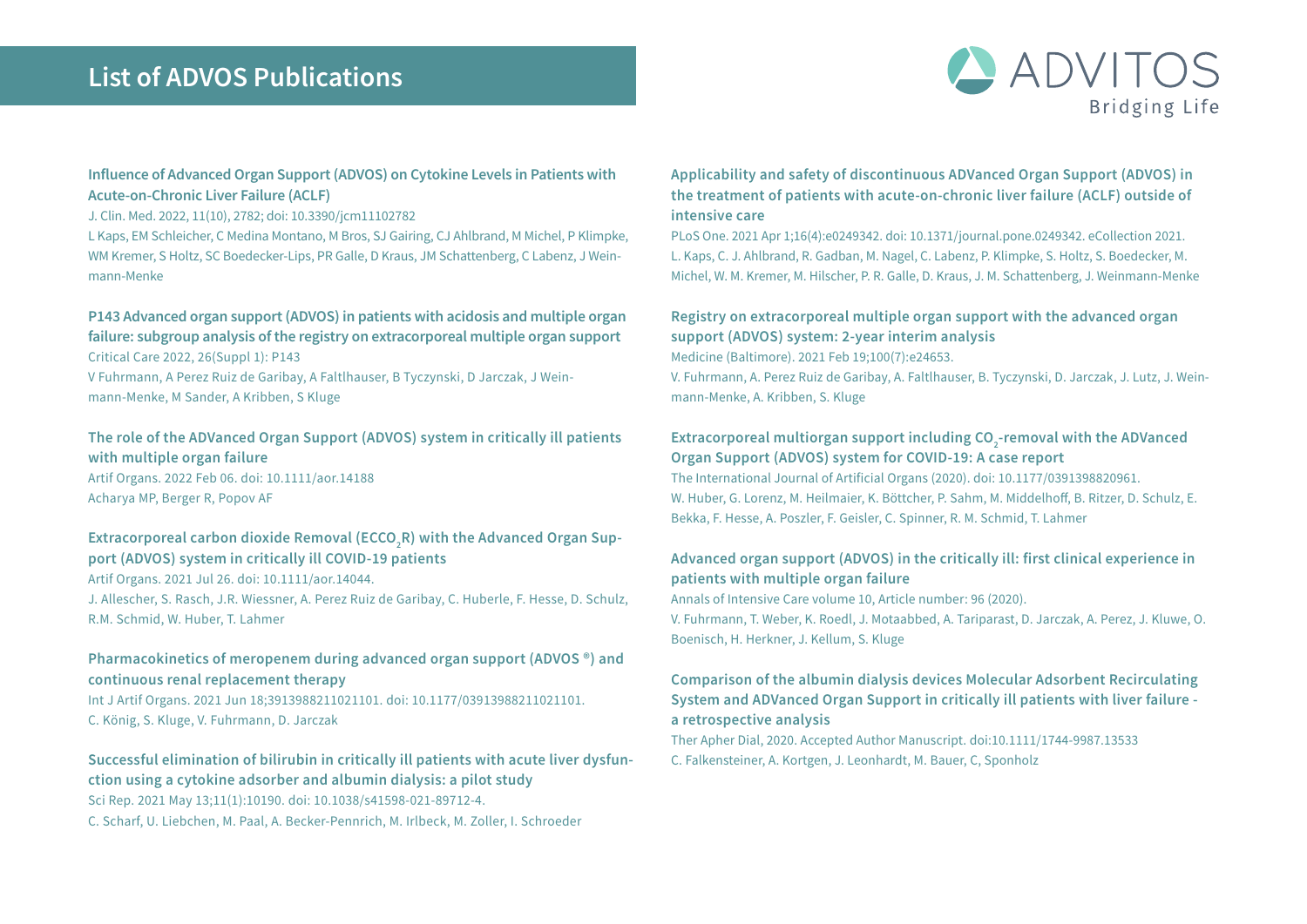#### **P254 A non-interventional, multicenter, non-randomized patient registry for multiple organ dialysis with the advos system: 2-year interim analysis in 118 patients**  Crit Care, 2020 Mar 24; 24 (Suppl 1): 87

V. Fuhrmann, A. Perez, A. Faltlhauser, B. Tyczynski, D. Jarczak, J. Lutz, J. Weinmann-Menke, W. Huber, A. Kribben, S. Kluge

## **Options in extracorporeal support of multiple organ failure**

Medizinische Klinik - Intensivmedizin und Notfallmedizin (2020) W. Huber, A. Perez

#### **A case report about ADVanced Organ Support (ADVOS) in hypoxic hepatitis**

Journal für Anästhesie und Intensivbehandlung (2020-2) T. König, S. Böhm, A. Perez, K. Bressem, C. Spies, S. Weber-Carstens

# **Ein nicht-interventionelles, multizentrisches, nicht-randomisiertes Patientenregister zur Anwendungsbeobachtung bei Multiorgan-Dialyse mit ADVOS: 2-jährige Zwischenanalyse bei 118 Patienten**

DIVI 2019 – Abstractbuch

V. Fuhrmann, A. Perez, A. Faltlhauser, B. Tyczynski, D. Jarczak, J. Lutz, J. Weinmann-Menke, W. Huber, A. Kribben, S. Kluge

# **Extrakorporale Leberunterstützung mit ADVanced Organ Support (ADVOS) in Patienten mit Akut-auf-chronischem Leberversagen (ACLV) und Hepatorenalem Syndrom - Erste Ergebnisse aus einer Single Center Studie**

DIVI 2019 – Abstractbuch

L. Kaps, C.J. Ahlbrand, R. Gadban, W.M. Kremer, C. Labenz, M. Nagel, P. Ploch, J.U. Marquardt, P.R. Galle, J.M. Schattenberg J., Weinmann-Menke

#### **ADVOS - Advanced Organ Support - Evaluierung eines neuartigen Extrakorporalverfahrens zum schnellen natriumbilanzneutralen Ausgleich metabolischer Azidosen**

DIVI 2019 – Abstractbuch

A. Faltlhauser, D. Codl, F. Kullmann

# **Respiratory and metabolic acidosis correction with the ADVanced Organ Support system**

Intensive Care Medicine Experimental volume 7, Article number: 56 (2019). doi: 10.1186/ s40635-019-0269-7

Perez Ruiz de Garibay A, Kellum J. A , Honigschnabel J, Kreymann B

## **24h-treatment for high-volume ultrafiltration and/or CO₂-elimination with the ADVOS/HepaWash-device (HAEMADVOS IV)**

Intensive Care Medicine Experimental 2019 7(Suppl 3):55 Huber W, Busch D, Mayr U, Herner A, Batres-Baires G, Rasch S, Schreiber S, Schmid R, Lahmer T

#### **ADVOS removes CO₂ and corrects acidosis: Mechanism of action following a H+ and HCO₃- gradient (physiological approach) or pCO₂ and SID variations (quantitative approach)**  Intensive Care Medicine Experimental 2019 7(Suppl 3):55 Perez Ruiz de Garibay A, Kreymann B

#### **Successful therapy of massive risperidone-induced rhabdomyolysis using different dialysis and adsorber devices: A case report**  Artif Organs. 2019 May 28. doi: 10.1111/aor.13479 Jarczak D, Kluge S, Fuhrmann V

#### **Feasibility of ultrafiltration in patients treated with the ADVOS/HepaWash-device under haemodynamic monitoring with transpulmonary thermodilution (TPTD) and pulse contour analysis (PCA): The HAEMADVOS-III-study**  Crit Care. 2019 Mar 19;23(Suppl 2):72 Huber W, Leinfelder M, Lahmer T, Batres-Baires G, Rasch S, Schreiber S, Schmid R

#### Heamodynamic effects of disconnection from the "advanced organ support" (ADVOS): the HAEMADVOS-II-study evaluating the "retransfusion volume challenge **option" (REVOLUTION)**

Intensive Care Medicine Experimental20186 (Suppl 2) :40 Huber W, Leinfelder M, Lahmer T, Herner A, Mayr U, Batres-Baires G, Schreiber S, Häberlein M, Habenicht L, Schmid R

#### **The impact of connection to the extracorporeal circuit on haemodynamics (transpulmonary thermodilution (TPTD) and pulse contour analysis (PCA)) in patients treated with the ADVOS/ HepaWash-device: the HAEMADVOS-I-study** Intensive Care Medicine Experimental20186 (Suppl 2) :40 Huber W, Leinfelder M, Lahmer T, Herner A, Mayr U, Batres-Baires G, Hartter I, Wiesner J, Schmid R

# **Erfahrungen mit Advanced organ support (ADVOS) bei Patienten mit Multiorganversagen**

DIVI 2018 - Abstractbuch Fuhrmann V, Weber T, Roedl K, Tariparast A, Jarckzack D, Kluwe J, Boenisch O, Kluge S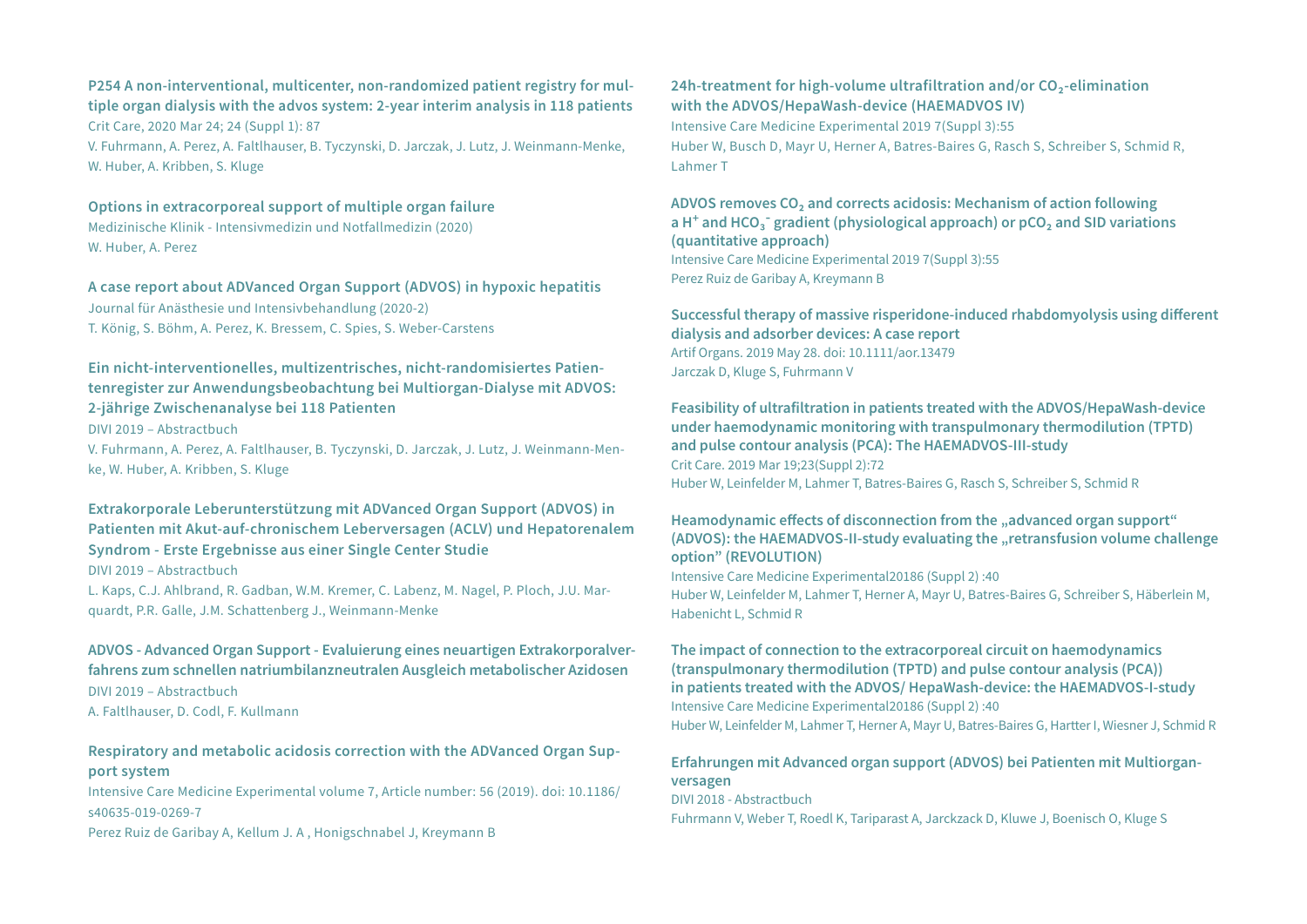## **ADVOS ahmt die Nierenkompensation des Körpers für die Behandlung der respiratorischen Azidose nach: In-vitro-Demonstration**  DIVI 2018 - Abstractbuch Ruiz de Garibay A, Honigschnabel J, Kreymann B

**Das ADVOS-System: Albumin-Dialyse-basierter Ansatz zur signifikanten und kontinuierlichen Entfernung von wasserlöslichen und proteingebundenen Toxinen auch bei geringen Blutflüssen** 

DIVI 2018 - Abstractbuch Ruiz de Garibay A, Honigschnabel J, Kreymann B

**The ADVOS Device: Albumin Dialysis Based Approach for Significant and Continuous Removal of Water Soluble and Protein Bound Toxins Even at Low Blood Flows** Blood Purif 2018;46:163–186 Perez Ruiz de Garibay A, Honigschnabel J, Kreymann B

**ADVOS Reverses Metabolic Acidosis Without Elevating pCO₂: Proof of Concept In Vitro** Blood Purif 2018;46:163–186 Perez Ruiz de Garibay A, Ende-Schneider B, Kreymann B

**ADVOS Corrects Respiratory Acidosis Mimicking the Body's Renal Compensation: In Vitro Demonstration** Blood Purif 2018; 46:163–186 Perez Ruiz de Garibay A, Ende-Schneider B, Kreymann B

#### **ADVOS reduces liver and kidney disease markers and corrects acidosis: the Hamburg experience** Critical Care 2018 22(Suppl 1):82

Fuhrmann V, Jarczak D, Boenisch O, Kluge S

# **Evaluation of an ADVanced Organ Support (ADVOS) system in a two-hit porcine model of liver failure plus endotoxemia**  Intensive Care Med Exp. 2017; 5(1):31 Al-Chalabi A, Matevossian E, von Thaden A, Schreiber C, Radermacher P et al.

**First clinical experience in 14 patients treated with ADVOS: a study on feasibility, safety and efficacy of a new type of albumin dialysis**  BMC Gastroenterol. 2017; 17: 32 Huber W, Henschel B, Schmid R, Al-Chalabi A

**Advanced Organ Support (ADVOS) based on albumin dialysis, a new method for CO₂ removal and pH stabilization** Critical Care 2017 21(Suppl 1):57 Perez Ruiz de Garibay A, Ende-Schneider B, Schreiber C, Kreymann B

**Combined removal of 4.5 mol/day of protons and protein bound and water soluble substances in an ex vivo model for metabolic acidosis using an Advanced Organ Support (ADVOS) system based on albumin dialysis** Critical Care 2017 21(Suppl 1):58 Perez Ruiz de Garibay A, Ende-Schneider B, Schreiber C, Kreymann B

**ADVOS kehrt die metabolische Azidose um, ohne pCO₂ zu erhöhen: Proof of Concept in vitro** DIVI 2016 - Abstractbuch A. Ruiz de Garibay, B. Ende-Schneider, B. Kreymann

**Das Advanced Organ Support (ADVOS) Verfahren in der Therapie des Multiorganversagens**  DIVI 2016 - Abstractbuch Sollinger D, Dörken M, Lutz J

**Erste Erfahrungen mit einem neuen erweiterten Dialyseverfahren bei kritisch kranken Patienten mit Multiorganversagen**  DIVI 2016 - Abstractbuch Fuhrmann V, Drolz A, Horvatits T, Roedl K, Horvatits K, Benten D et al.

**Erfolgreiche Therapie einer schwerwiegenden Rhabdomyolyse nach Einnahme von Risperidon durch den Einsatz verschiedener Dialyse- und Adsorptionsverfahren (ADVOS, CVVHD, CytoSorb)** DIVI 2016 - Abstractbuch Jarczak D, Wehmeyer MH , Roedl K, Tariparast P, Horvatits T, Drolz A et al.